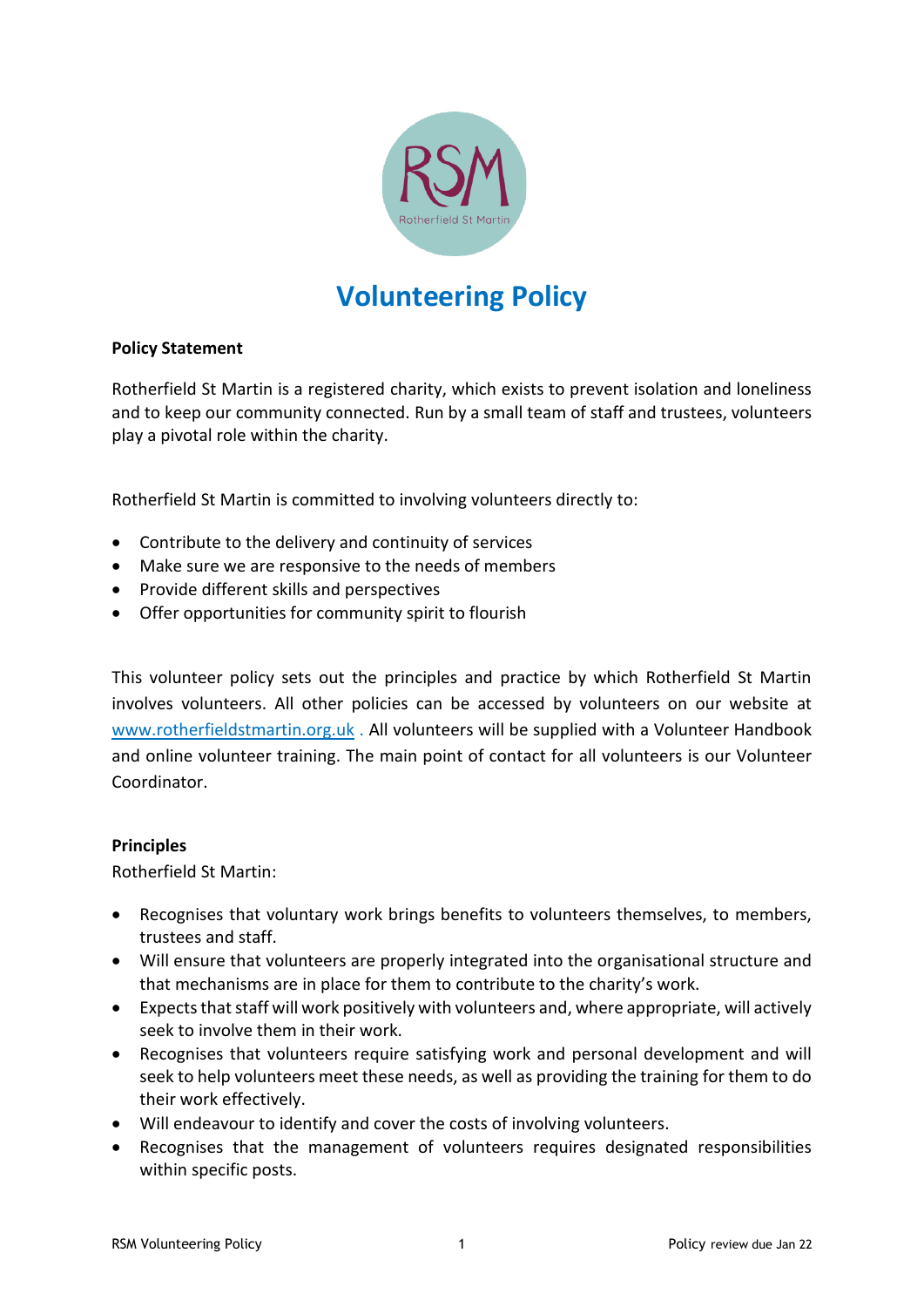• Will endeavour to involve volunteers from a wide range of backgrounds and abilities and ensure volunteering opportunities are as accessible as possible.

#### **3. Recruitment**

Recruitment of volunteers will generally be from all sections of the community and will be in line with the Equal Opportunities Policy.

People interested in becoming volunteers with Rotherfield St Martin will be invited for an informal talk with the Volunteer Co-ordinator about the opportunities available to them and their appropriateness to fulfil that role. If appropriate, they will be given a Volunteer Application Form and general information about the organisation and specific information on the volunteer post in which they are interested.

All volunteers will be asked to complete the Application Form and to supply details of two referees.

Every volunteer will be vetted for suitability . For volunteer roles which involve direct contact with vulnerable adults, Rotherfield St Martin has a legal obligation to ensure that volunteers are not barred from working with adults or vulnerable groups. Volunteers will be asked to complete a Disclosure and Barring Service (DBS) check. This information will be dealt with in the strictest confidence.

# **4. Volunteer Agreements and Voluntary Work Outlines**

Volunteers will be required to sign a volunteer agreement to demonstrate that they understand the requirements and responsibilities of the role.

#### **5. Induction and Training**

Volunteers will be given induction and training appropriate to the specific tasks to be undertaken.

#### **6. Support**

Volunteers will be assigned a named contact person who will provide regular support. Support sessions will provide the opportunity for ongoing dialogue about the development of the volunteering role and any advice, support and guidance as needed.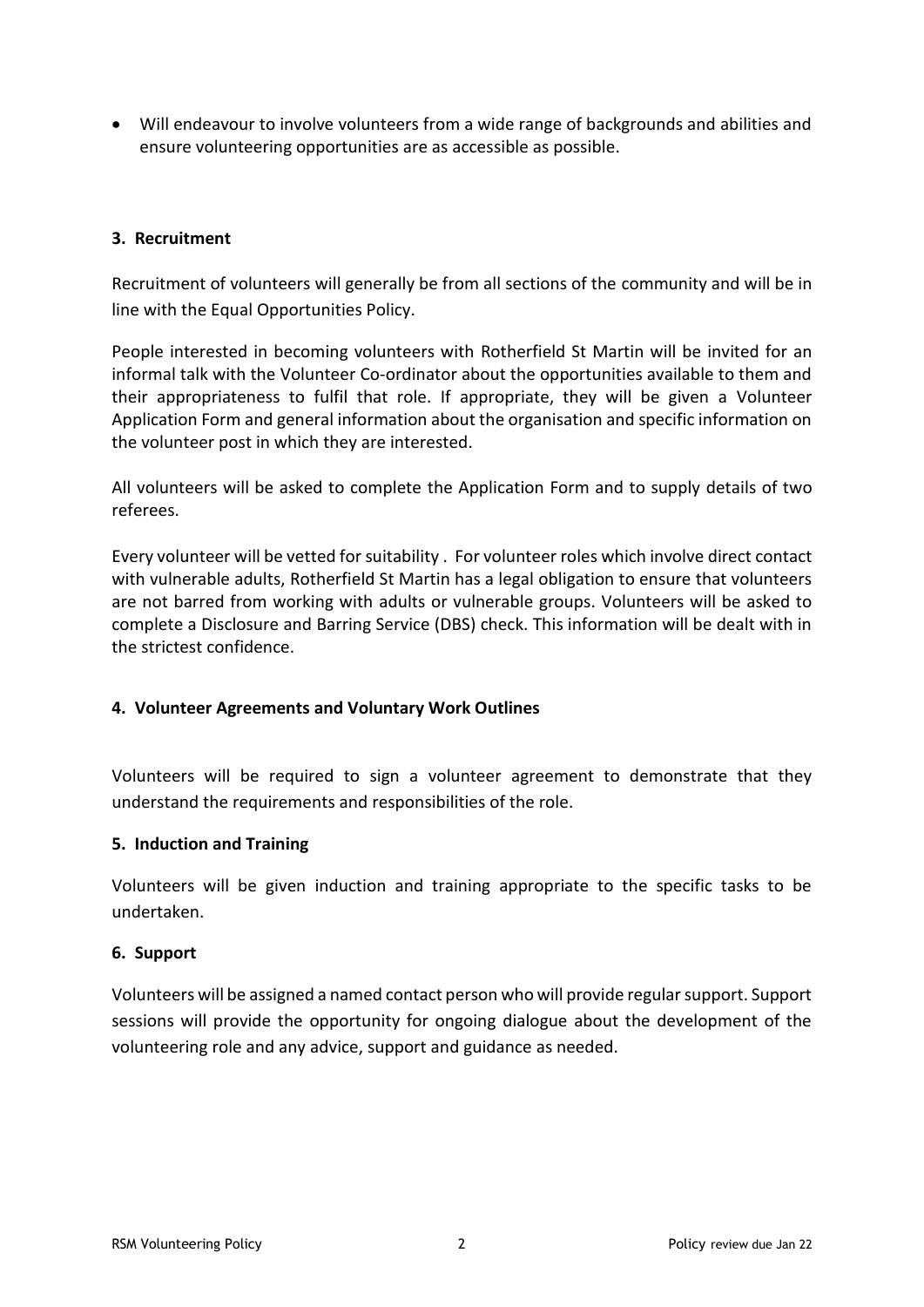# **7. The Volunteer's Voice**

Volunteers will be consulted in decisions that affect them. Rotherfield St Martin is committed to developing consultation and representational procedures for volunteers.

# **8. Records**

Minimum details will be kept on volunteersin line with GDPR. This will include the application form, references and result of DBS check. Information will be stored electronically on a password protected database and in paper format in a locked filing cabinet. All records are kept in accordance with Rotherfield St Martin's confidentiality policy and will not be shared with third parties.

#### **9. Expenses**

Rotherfield St Martin will ensure that there is a clear and accessible system to enable volunteers to claim out of pocket expenses.

#### **10. Insurance**

Volunteers will be covered by RSM insurance while carrying out agreed duties.

## **11. Health and Safety**

Rotherfield St Martin will take all reasonably practicable steps to ensure the volunteers' health, safety and welfare whilst volunteering in accordance with the Charity's Health and Safety policy.

# **12. Equal Opportunities**

Volunteers and staff will work in accordance with Rotherfield St Martin's Equal Opportunities Policy and will prevent discrimination on any grounds.

# **13. Problems & Whistleblowing**

Rotherfield St Martin has a policy to help deal with grievances that volunteers may have. In line with this policy volunteers have the right to discuss any concerns they may have with their named contact at any time.

#### **14. Endings**

When volunteers move on from their role at Rotherfield St Martin they will be asked to provide feedback on the volunteering experience by way of an exit questionnaire. They will also be given the opportunity to discuss their responses to the questionnaire more fully with their designated contact person. On the basis of their voluntary work, volunteers will have the right to request a reference. Volunteers will be supported to move on to other options.